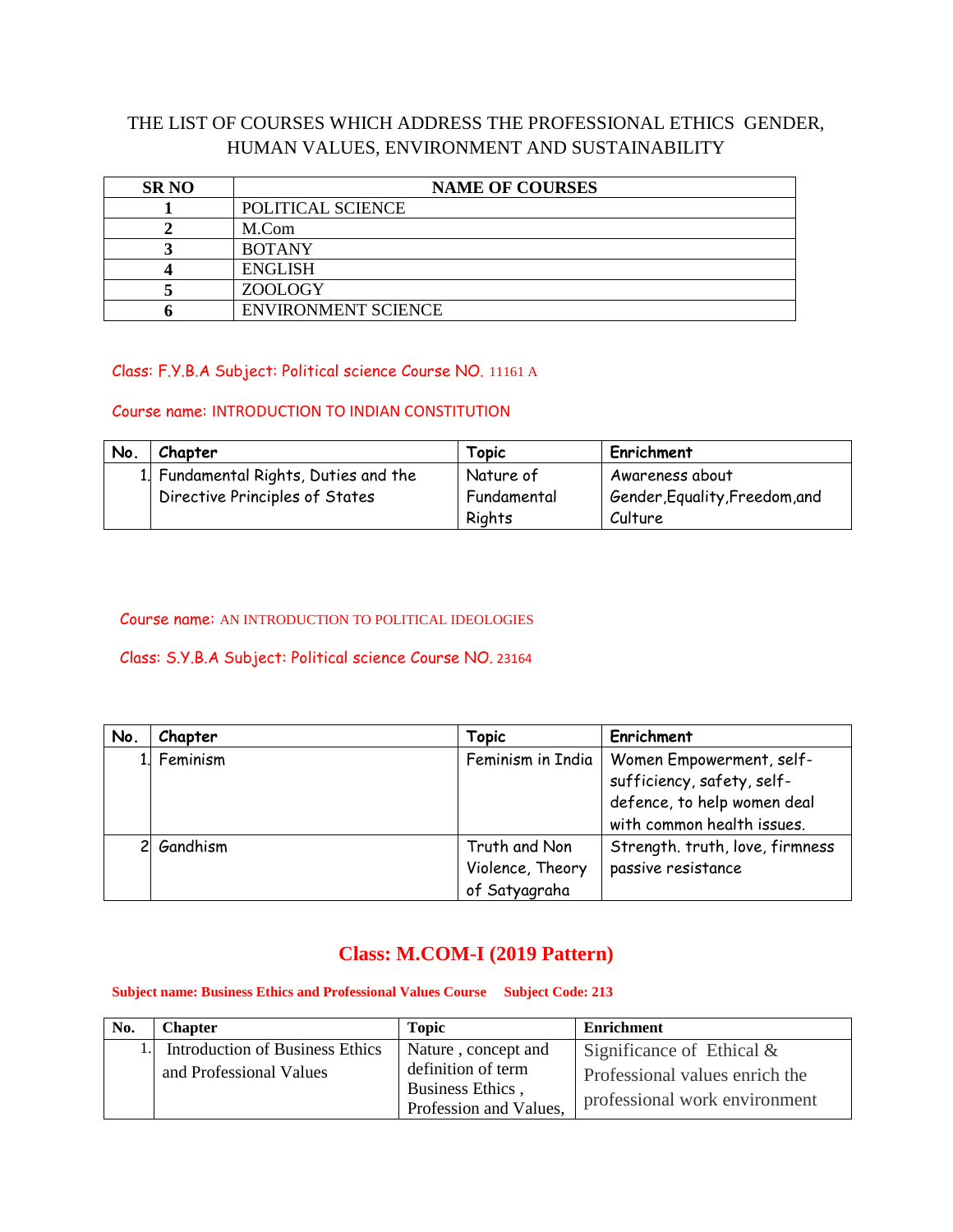|    |                                 | Indian Ethos, Ethics         |                                    |
|----|---------------------------------|------------------------------|------------------------------------|
|    |                                 | and Values – Work            |                                    |
|    |                                 | Ethos – Importance of        |                                    |
|    |                                 | Human Values.                |                                    |
|    |                                 | Guidelines of Socio          |                                    |
|    |                                 | Ethical System at            |                                    |
|    |                                 | General Level.               |                                    |
|    |                                 | Meaning of Social            |                                    |
|    |                                 | Ethics, Issues related       |                                    |
|    |                                 | to Socio Ethics Factors      |                                    |
|    |                                 | affecting Social Ethics.     |                                    |
| 2. | <b>Indian Ethical Practices</b> | <b>Indian Ethical</b>        | Enrich the various business        |
|    |                                 | Practices in A)              | commercial & Professional          |
|    |                                 | Marketing and                |                                    |
|    |                                 | Advertising : B ) Copy       | activities in sustainable business |
|    |                                 | rights and Patents C)        |                                    |
|    |                                 | Employment D)                |                                    |
|    |                                 | <b>Gender Discrimination</b> |                                    |
|    |                                 | E) Accounting                |                                    |
|    |                                 | <b>Disclosures</b>           |                                    |
| 3. | Dilemmatic situations in        | 1.Corprate                   | Enrich the business and social     |
|    | Professional Ethics, Code of    | Governance 2.                | relationship                       |
|    | Ethics and conduct              | Corporate Social             |                                    |
|    |                                 | Responsibility 3.            |                                    |
|    |                                 | Corporate Citizenship        |                                    |

#### **Class: M.COM-I (2019 Pattern)**

#### **Course name: HUMAN RIGHTS AND DUTIES**

| No. | <b>Chapter</b> | <b>Topic</b>             | <b>Enrichment</b>                 |
|-----|----------------|--------------------------|-----------------------------------|
|     |                | Human Values,            | Significance of Values enrich the |
|     | Basic concepts | Dignity Liberty          | Individual and social Personality |
|     |                | Equality                 |                                   |
|     |                | Justice                  |                                   |
|     |                | Unity in Diversity       |                                   |
|     |                | <b>Ethics and Morals</b> |                                   |

### **Class: F.Y.B.Sc.**

Subject: Botany, Course No: Sem I: BO 111-BO 113, Sem II: BO 121 – BO 123 **Class: S.Y.B.Sc.** Subject: Botany, Course No: Sem I: BO 231 – BO 233, Sem II: BO 241 – BO 243 **Class: T.Y.B.Sc.** Subject: Botany, Course No: Sem I: BO 351 – BO 3511, Sem II: BO 361 – BO 3611

#### **F.Y. B.Sc.**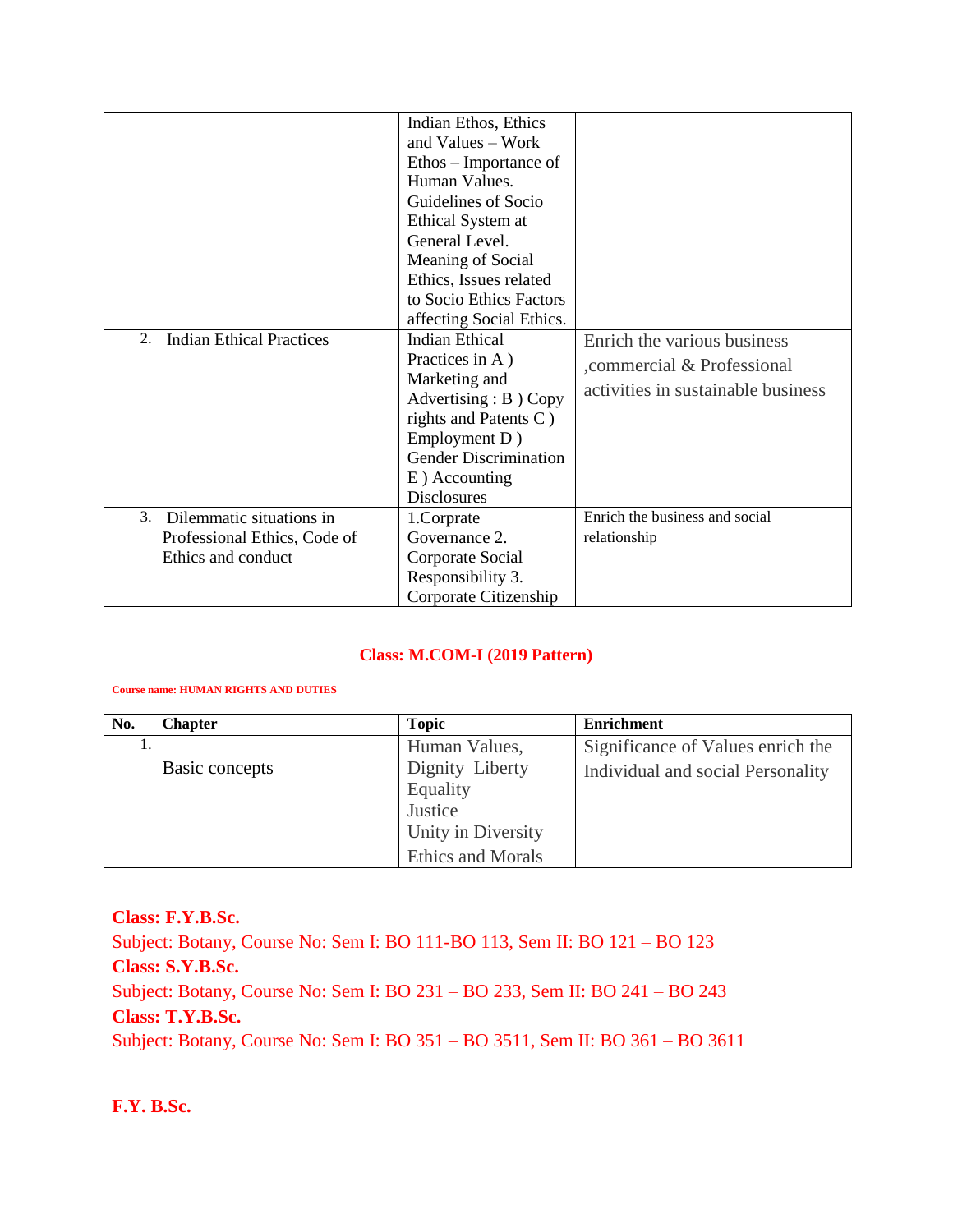| Sr. | <b>Course Title</b> | <b>Topics</b>                | <b>Enrichment</b>                         |
|-----|---------------------|------------------------------|-------------------------------------------|
| No. |                     |                              |                                           |
| 1.  | Plant life and      | Plant Diversity,             | Study of Biodiversity of plants ensures a |
|     | utilization I & II  | Cryptogams,                  | resource for new food crops, medicines,   |
|     |                     | Phanerogams and              | Plant life balances, its utilization and  |
|     |                     | their uses                   | importance to humans as well as to other  |
|     |                     |                              | living organism in nature                 |
| 2.  | Plant               | <b>External and Internal</b> | Focuses on the morphology and anatomy     |
|     | morphology and      | characters of various        | of plants due to the important role       |
|     | Anatomy             | parts of plants              | that external and internal plant physical |
|     |                     |                              | characteristics play during the different |
|     |                     |                              | stages of the life of a given plant organ |
| 3.  | Principles of       | Introduction to plant        | Studies and research on plants enriches   |
|     | plant science       | physiology, Plant            | our intellectual life and adds to our     |
|     |                     | growth, Plant cell           | knowledge about other life processes. The |
|     |                     | organelles, Cell             | results of research on plant systems also |
|     |                     | cycle                        | can teach us how to approach problems in  |
|     |                     |                              | agriculture, health, and the environment  |

# **S.Y. B.Sc.**

| Sr. | <b>Course Title</b>  | <b>Topics</b>   | <b>Enrichment</b>                                |  |
|-----|----------------------|-----------------|--------------------------------------------------|--|
| No. |                      |                 |                                                  |  |
| 1.  | Taxonomy of          | Classification  | Taxonomy helps in placing plants in order,       |  |
|     | Angiosperms          | of angiosperms, | identifying them and naming them.                |  |
|     | and Plant            | and ecological  | Ecology involves use of scientific methodology   |  |
|     | Ecology              | adaptations     | via lab experiments to understands how the       |  |
|     |                      |                 | different organisms grow, populate, how they     |  |
|     |                      |                 | interact with other organisms either as          |  |
|     |                      |                 | parasites, predators, how the organisms die out  |  |
|     |                      |                 | as well as how they evolve or adapt to changing  |  |
|     |                      |                 | climatic and environmental situations.           |  |
| 2.  | Plant                | Metabolic       | Fundamental processes such                       |  |
|     | Physiology           | activities of   | as photosynthesis, respiration, plant            |  |
|     |                      | plants          | nutrition, plant                                 |  |
|     |                      |                 | hormone functions, tropisms, nastic              |  |
|     |                      |                 | movements,                                       |  |
|     |                      |                 | photoperiodism, photomorphogenesis, circadian    |  |
|     |                      |                 | rhythms, environmental stress physiology,        |  |
|     |                      |                 | seed germination, dormancy and stomata           |  |
|     |                      |                 | function and transpiration, both parts of plant  |  |
|     |                      |                 | water relations, are studied by plant            |  |
|     |                      |                 | physiologists                                    |  |
| 3.  | <b>Plant Anatomy</b> | Internal        | Focuses on anatomy of plants due to the          |  |
|     | and                  | characters of   | important role that internal plant parts play in |  |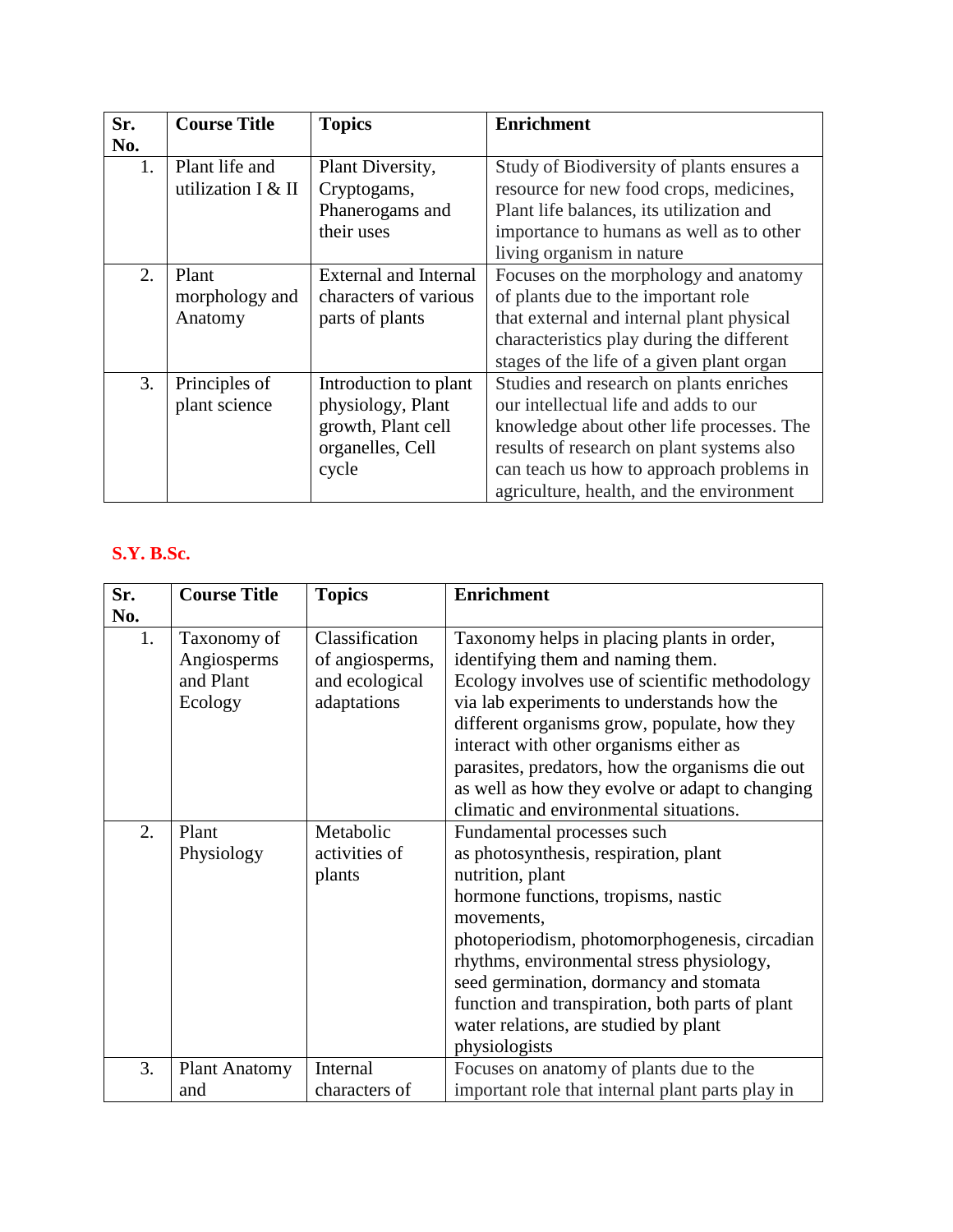|                  | Embryology    | plants.         | growth and structure building. Embryology        |
|------------------|---------------|-----------------|--------------------------------------------------|
|                  |               | Developmental   | helps in understanding growth pattern from       |
|                  |               | stages from     | embryonic stage till formation of seed to        |
|                  |               | zygote          | continue life cycle                              |
|                  |               | formation to    |                                                  |
|                  |               | seed formation  |                                                  |
|                  |               | in plants       |                                                  |
| $\overline{4}$ . | Plant         | Various         | Plant biotechnology involves knowledge on        |
|                  | Biotechnology | techniques used | breeding to improve plants for various reason    |
|                  |               | in modern       | such as increasing yield and quality, heat and   |
|                  |               | biological      | drought resistance, resistance to                |
|                  |               | research        | phytopathogens, herbicide and insect resistance, |
|                  |               |                 | increasing biomass for biofuel production, and   |
|                  |               |                 | enhancing the nutritional quality of the crops.  |
|                  |               |                 | Also biotechnology is most important for its     |
|                  |               |                 | implications in health and medicine.             |

# **T.Y. B.Sc.**

| Sr. No. | <b>Course Title</b>  | <b>Topics</b>      | <b>Enrichment</b>                        |
|---------|----------------------|--------------------|------------------------------------------|
| 1.      | Algae and            | Plant biodiversity | Biodiversity is the variability among    |
|         | Fungi                | studies in Algae,  | living organisms from all sources,       |
|         | Archegoniate         | Fungi, Bryophytes, | including terrestrial, marine, and other |
|         | Spermatophyta        | Pteridophytes,     | aquatic ecosystems and the ecological    |
|         | and                  | Gymnosperms,       | complexes of which they are part; this   |
|         | Paleobotany          | Angiosperms and    | includes diversity within species,       |
|         |                      | fossil studies     | between species, and of ecosystems       |
| 2.      | <b>Plant Ecology</b> | Ecological study   | Ecology involves use of scientific       |
|         |                      |                    | methodology via lab experiments to       |
|         |                      |                    | understands how the different            |
|         |                      |                    | organisms grow, populate, how they       |
|         |                      |                    | interact with other organisms either as  |
|         |                      |                    | parasites, predators, how the organisms  |
|         |                      |                    | die out as well as how they evolve or    |
|         |                      |                    | adapt to changing climatic and           |
|         |                      |                    | environmental situations.                |
| 3.      | Cell and             | Cell structure and | Basic study of Cell structure and        |
|         | Molecular            | functions.         | functions. It includes, evolution of     |
|         | <b>Biology</b>       | Molecular studies, | structure of genome, genetic basis of    |
|         | Genetics             | Genome studies     | adaptation and specification             |
|         |                      |                    | and genetic changes in response to       |
|         |                      |                    | selection within the population          |
| 4.      | Medicinal            | Ayurveda and       | Medicinal plant includes various types   |
|         | <b>Botany</b>        | plants used as     | of plants used in treating<br>various    |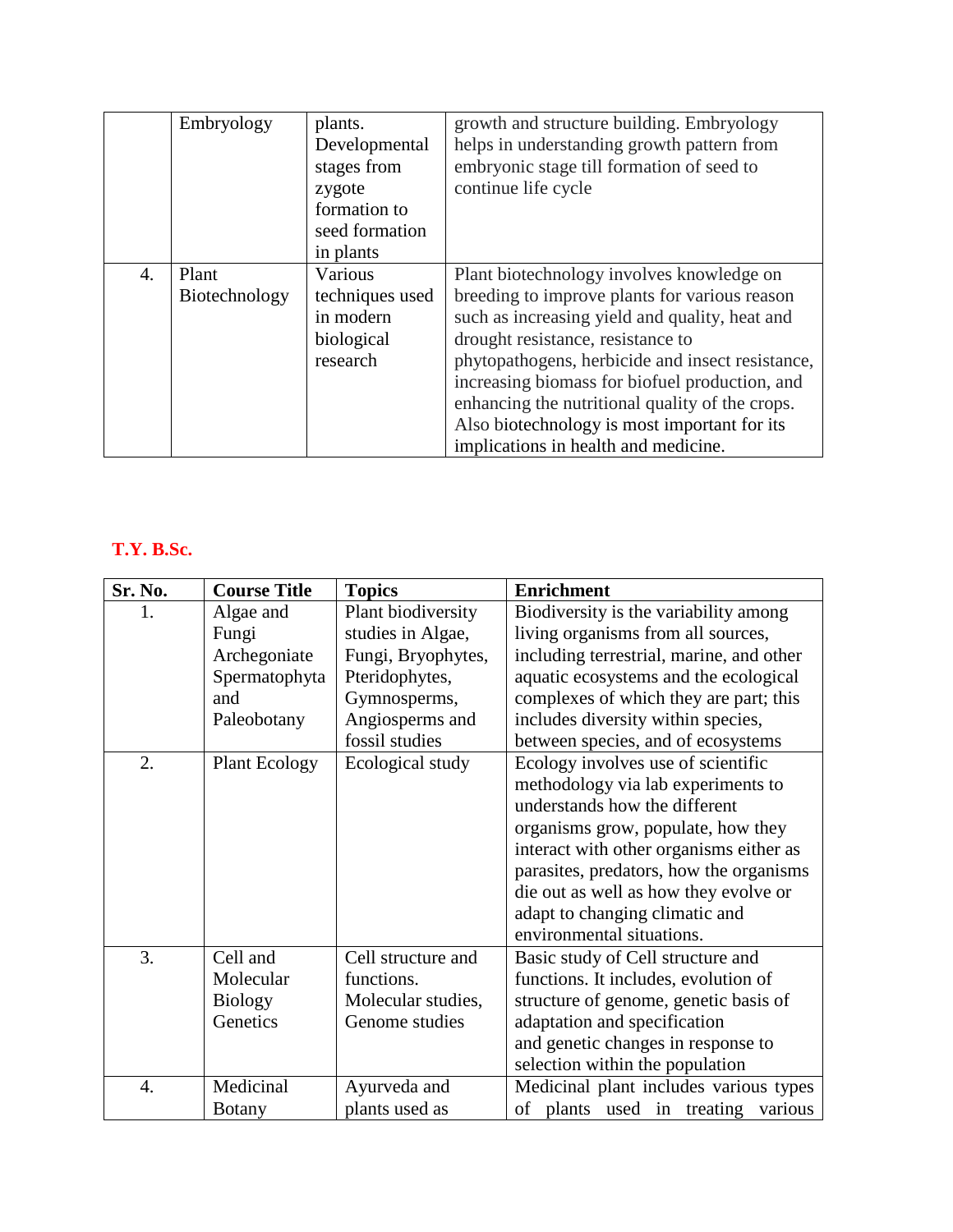|    |                       | medicines            | ailments naturally.                       |
|----|-----------------------|----------------------|-------------------------------------------|
| 5. | Biochemistry          | biochemical          | Plant biochemistry is an important        |
|    |                       | mechanisms of the    | emerging field in the agricultural        |
|    |                       | plant in             | sciences. Basic knowledge of the          |
|    |                       | synthesizing various | chemistry and the biochemical             |
|    |                       | components           | mechanisms of the plant in synthesizing   |
|    |                       |                      | various components are essential for      |
|    |                       |                      | advancements needed in other areas of     |
|    |                       |                      | agriculture like plant breeding, plant    |
|    |                       |                      | protection, plant production, etc         |
| 6. | Plant                 | Study of plant       | The study of the organisms and            |
|    | Pathology             | disease, causes and  | environmental conditions that cause       |
|    |                       | control              | disease in plants, the mechanisms by      |
|    |                       |                      | which this occurs, the interactions       |
|    |                       |                      | between these causal agents and           |
|    |                       |                      | the plant (effects on plant growth, yield |
|    |                       |                      | and quality), and the methods of          |
|    |                       |                      | managing or controlling plant disease     |
| 7. | Advanced              | Study of plant       | The studies of different plant tissue     |
|    | Plant                 | Tissue culture Bio-  | culture methods will help students to     |
|    | Biotechnology         | techniques           | set up own business in future and study   |
|    |                       |                      | of different gene transformation in       |
|    |                       |                      | plant.                                    |
| 8. | <b>Plant Breeding</b> | Crop and seed        | The science driven creative process of    |
|    | and Seed              | quality              | developing new plant varieties that       |
|    | Technology            | improvement          | goes by various names including           |
|    |                       |                      | cultivar                                  |
|    |                       |                      | development, crop improvement,            |
|    |                       |                      | and seed improvement.                     |

### Class: SYBASubject: English Special-I

#### Course name: Appreciating Drama

| No. | Chapter                               | Topic | Enrichment                    |
|-----|---------------------------------------|-------|-------------------------------|
|     | 1. A Midsummer Night's Dream- William | Drama | Gender issues/Love            |
|     | Shakespeare                           |       | Marriages / Social context    |
|     | 2. Arms & the Man                     | Drama | Effects of War on humanity,   |
|     |                                       |       | racial issues, Human values   |
|     | 3. The Fire and the Rain              | Drama | Gender inequalities, Castism, |
|     |                                       |       | Human values, Indian          |
|     |                                       |       | Mythical study                |

Class: SYBASubject: English Special-II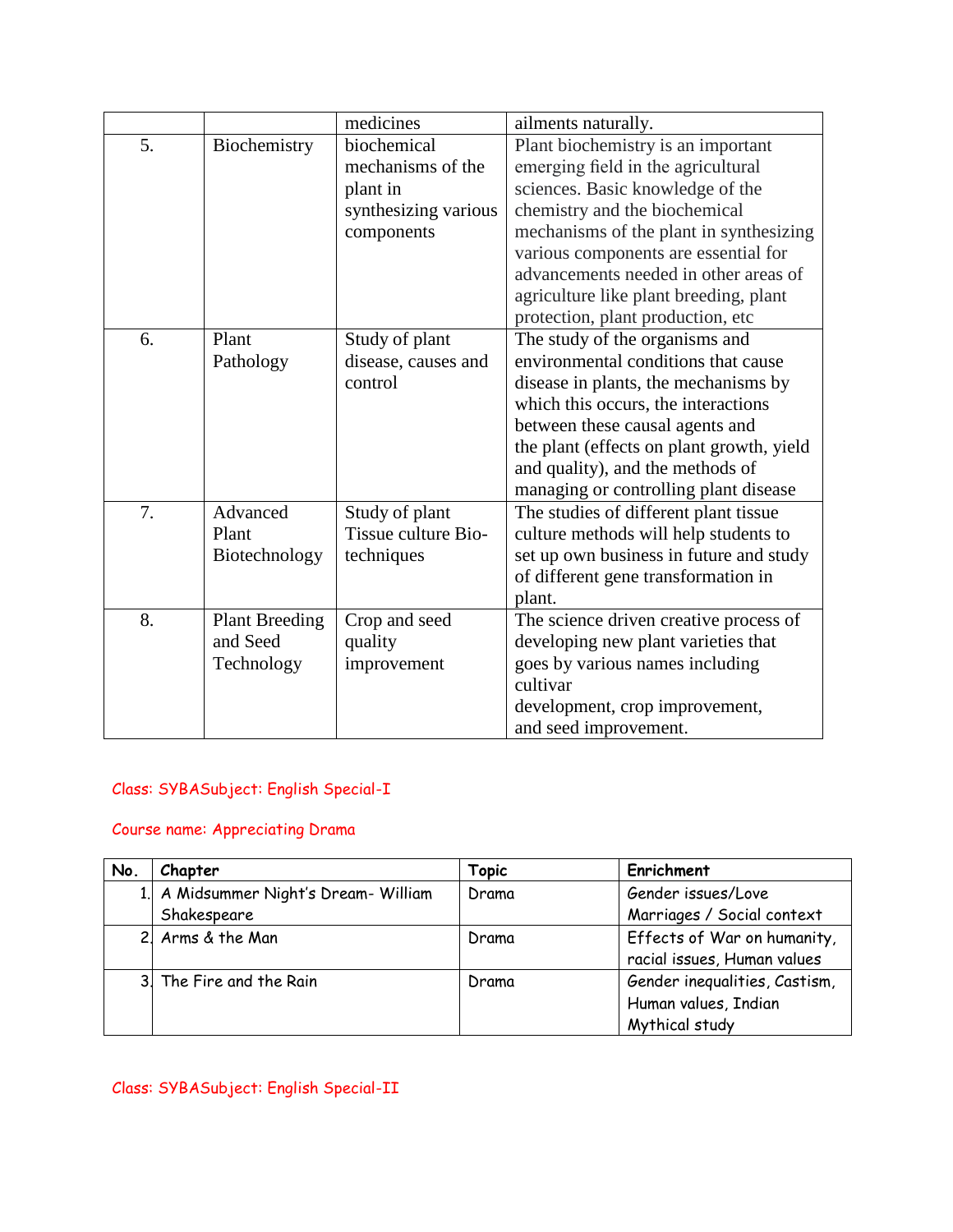#### Course name: Appreciating Poetry

| No. | Chapter                        | Topic | Enrichment                                                                         |
|-----|--------------------------------|-------|------------------------------------------------------------------------------------|
|     | 1. Appreciating poetry- Mirage | poems | Gender differences/<br>ecological values/ aesthetic<br>values/ humanitarian values |
|     |                                |       |                                                                                    |

#### Class: SYBASubject: English General-II

#### Course name: Skill Enhancement Course

| No. | Chapter                                | Topic          | Enrichment              |
|-----|----------------------------------------|----------------|-------------------------|
|     | 1. Advanced Study of English language- | Language Study | Phonetics, Morphology,  |
|     | Linguistics                            |                | Semantics, Syntax, etc. |

#### Class: SYBA Subject: Compulsory English

Course name: Compulsory English

| No. | Chapter                                | Topic             | Enrichment                   |
|-----|----------------------------------------|-------------------|------------------------------|
|     | 1. Panorama: Values and Skills through | Short Stories,    | Racial Issues/Indian         |
|     | Literature                             | Poetry, Grammar,  | Ethos/Gender differences/    |
|     |                                        | Vocabulary & Soft | cultural values/ aesthetic   |
|     |                                        | Skills            | values/humanitarian          |
|     |                                        |                   | values/language aspects/soft |
|     |                                        |                   | skills                       |

### Class: SYBSc and SYBCS Subject: Technical English

Course name: Technical English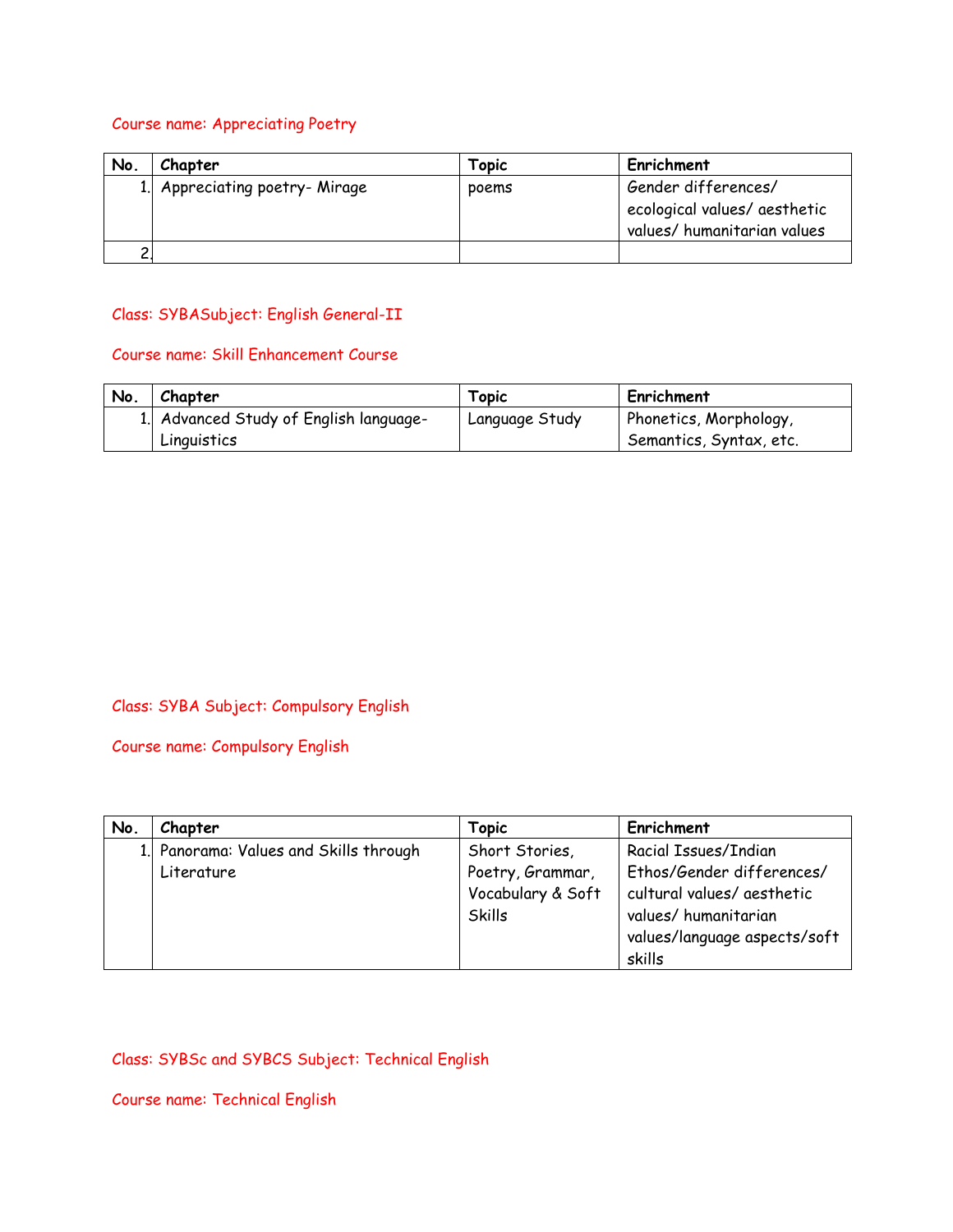| No. | Chapter                           | Topic           | Enrichment                   |
|-----|-----------------------------------|-----------------|------------------------------|
|     | 1. Short Stories & poems: Horizon | Short Stories/  | Indian Ethos/cultural        |
|     |                                   | Poetry/grammar/ | values/ aesthetic values/    |
|     |                                   | soft skills     | humanitarian values/language |
|     |                                   |                 | aspects/soft skills          |

#### Class: TYBA Subject: English Special III

#### Course name:Appreciating Novel

| No.            | Chapter              | <b>Topic</b> | Enrichment                  |
|----------------|----------------------|--------------|-----------------------------|
| 1 <sup>1</sup> | Silas Marner         | Novel        | Society & man/cultural      |
|                |                      |              | values/ aesthetic values/   |
|                |                      |              | humanitarian values/        |
|                |                      |              | Feministic study/Natural    |
|                |                      |              | World                       |
|                | 2 A Farewell to Arms | Novel        | Effects of war/cultural     |
|                |                      |              | values/ aesthetic values/   |
|                |                      |              | humanitarian values         |
| 3.             | The Painter of Signs | Novel        | cultural values/ aesthetic  |
|                |                      |              | values/ humanitarian values |

#### Class: TYBA Subject: English Special IV

#### Course name:Introduction to Literary Criticism

| No. | Chapter               | Topic               | Enrichment                 |
|-----|-----------------------|---------------------|----------------------------|
|     | 1. Literary Criticism | Critical            | Critical Analysis of       |
|     |                       | Approaches/Literary | literature, Appreciation   |
|     |                       | & Critical Theories | skills/Broad understanding |
|     |                       |                     | of literary terms          |

#### Class: TYBA Subject: English General III

#### Course name: Skill Enhancement Course: Enhancing Employability Skills

| No. | Chapter                             | Topic                | Enrichment               |
|-----|-------------------------------------|----------------------|--------------------------|
|     | 1. Aspirations: English for Careers | Careers/             | Employability            |
|     |                                     | Employability skills | Skills/Competitive Exam  |
|     |                                     |                      | skills/ Research skills/ |
|     |                                     |                      | Content writing          |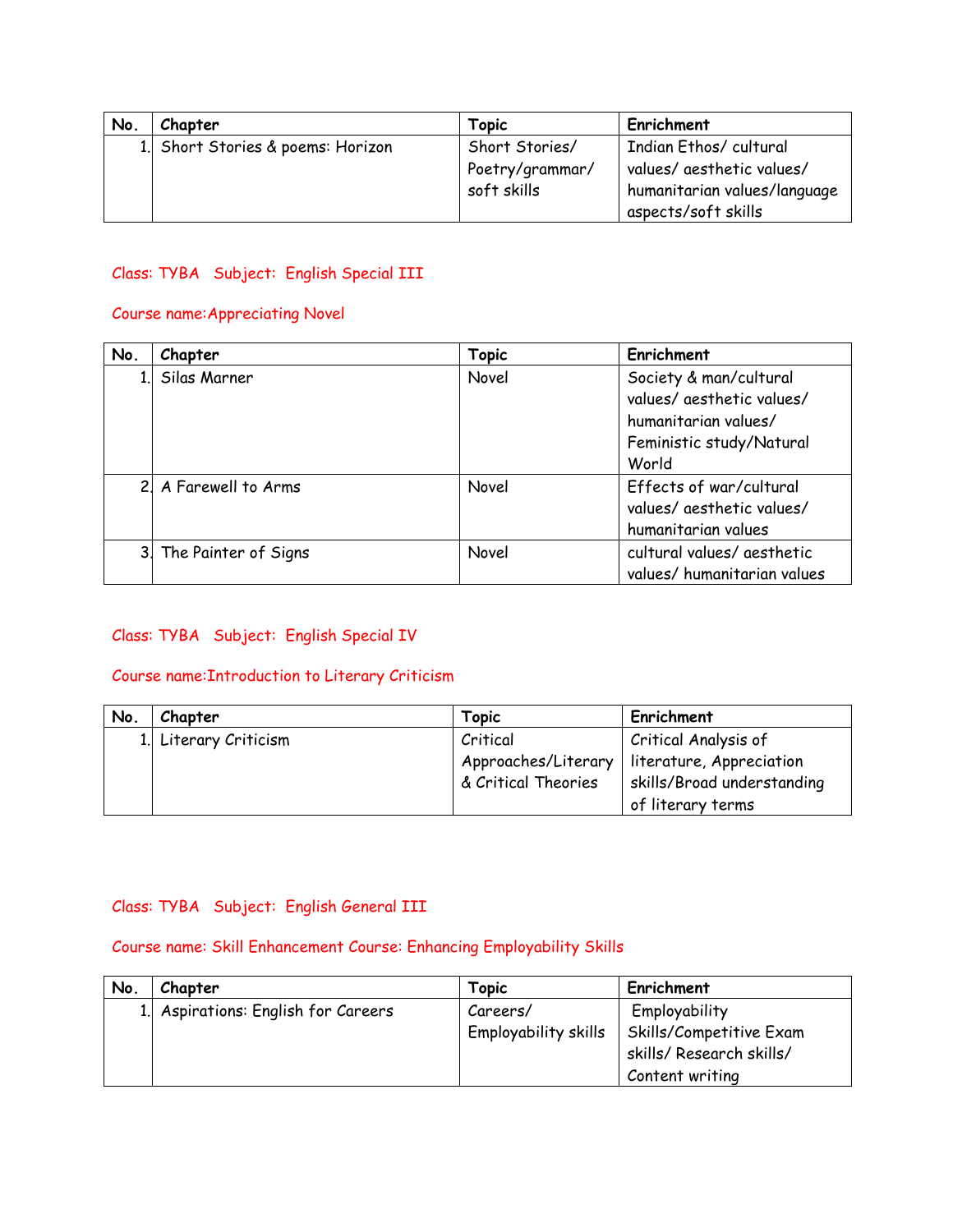### Class: TYBA Subject: Compulsory English

# Course name: Compulsory English

| No. | Chapter                   | Горіс                                         | Enrichment                                                                           |
|-----|---------------------------|-----------------------------------------------|--------------------------------------------------------------------------------------|
|     |                           |                                               |                                                                                      |
|     | 1. Exploring New Horizons | Prose/Poetry/Grammar/<br>Writing/ Soft Skills | Aesthetic values/Cultural<br>values/ writing skills/ soft<br>skills/language aspects |

#### Class: F.Y.B.Sc Subject: Zoology

#### Course name: ZO-111 Animal Diversity I

| No.              | <b>Chapter</b>                          | <b>Topic</b>                                                                                   | <b>Enrichment</b>                                                                                                                                                                                                                                                                                              |
|------------------|-----------------------------------------|------------------------------------------------------------------------------------------------|----------------------------------------------------------------------------------------------------------------------------------------------------------------------------------------------------------------------------------------------------------------------------------------------------------------|
| $\mathbf{1}$     | General Features of kingdom<br>Animalia | General characters,<br>Grades of<br>organization,<br>Symmetry.                                 | a) Sensitisation towards<br>animal world.<br>b) Development of<br>conceptual clarity with<br>regard to the anatomy of<br>animals at different<br>levels.<br>c) Understanding of<br>evolutionary perspective<br>of each level of<br>organisation<br>d) Learning of modern<br>system of animal<br>classification |
| $\overline{2}$ . | Kingdom Protista<br>(Phylum: Protozoa)  | Salient features,<br>Classification up to<br>classes,<br>Locomotion,<br>Economic<br>importance | Get an idea of following<br>a) Ecological role of<br>unicellular eukaryotes<br>b) Evolution and<br>mechanism of<br>heterotrophy.<br>c) Pathogenicity and<br>industrially important<br>protozoan species.                                                                                                       |
| 3                | Origin of Metazoa                       | Origin and<br>importance                                                                       | Understanding of origin of<br>intercellular                                                                                                                                                                                                                                                                    |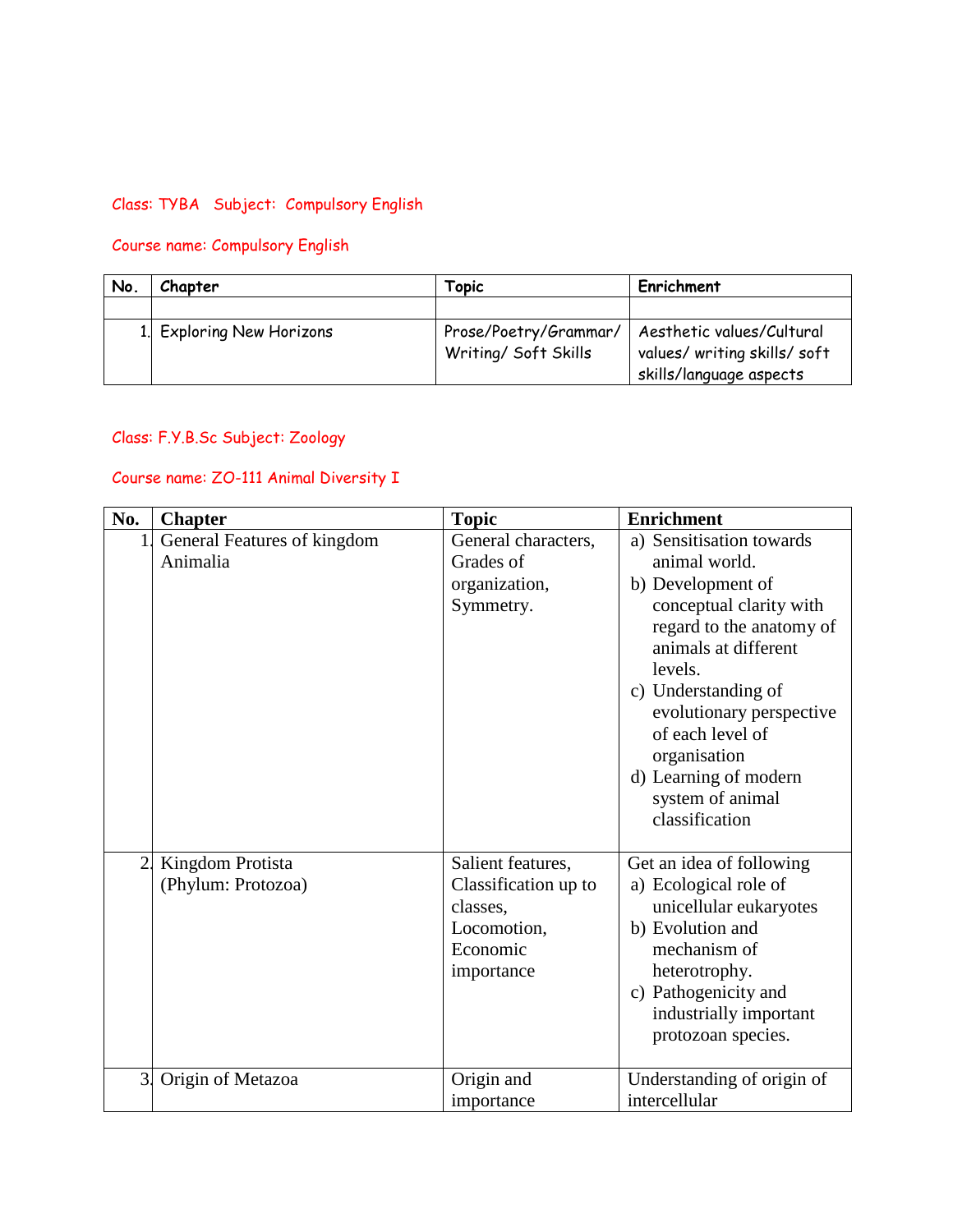|                |                         |                        | communication.              |
|----------------|-------------------------|------------------------|-----------------------------|
|                | 4. Phylum: Porifera     | Introduction           | Understanding of following  |
|                |                         | Classification,        | a) Physiology of metazoan   |
|                |                         | Canal system in        | in the absence of true      |
|                |                         | sponges,               | tissue.                     |
|                |                         | Skeleton in sponges,   | b) Role of Porifera in food |
|                |                         | Regeneration in        | web with reference to       |
|                |                         | sponges,               | Filter feeding habit        |
|                |                         | Economic               |                             |
|                |                         | importance             |                             |
| 5 <sub>l</sub> | Phylum: Cnidaria        | Salient features,      | Understating of key         |
|                |                         | Classification up to   | evolution aspects like      |
|                |                         | class level,           | formation of the third germ |
|                |                         | Polymorphism in        | layer, nervous system and   |
|                |                         | Hydrozoa,              | bilateral symmetry          |
|                |                         | Economic               |                             |
|                |                         | importance             |                             |
| 6.             | Phylum: Platyhelminthes | Salient features,      | To learn classification and |
|                |                         | Classification up to   | adaptations in life         |
|                |                         | classes,               | endangering parasite.       |
|                |                         | Parasitic adaptations, |                             |
|                |                         | Economic               |                             |
|                |                         | importance             |                             |

# Course name: ZO-121 Animal Diversity II

| No.            | <b>Chapter</b>       | <b>Topic</b>      | <b>Enrichment</b>             |
|----------------|----------------------|-------------------|-------------------------------|
| $\mathbf{1}$   | Phylum Aschelminthes | Salient feature,  | Understanding                 |
|                |                      | Classification,   | of classification and threats |
|                |                      | Economic          | from the free living parasite |
|                |                      | importance        | for human, pets and           |
|                |                      |                   | economically important        |
|                |                      |                   | plants                        |
| 2.             | Phylum Annelida      | Salient features, | Understanding of              |
|                |                      | Classification    | classification and ecological |
|                |                      | Economic          | role of Annelids.             |
|                |                      | importance        |                               |
| 3 <sub>l</sub> | Phylum Arthropoda    | Salient features, | Understanding of              |
|                |                      | Classification    | arthropods with respect to    |
|                |                      | mouth parts in    | following                     |
|                |                      | insects           | a) Classification,            |
|                |                      | Economic          | modifications (with           |
|                |                      | importance        | respect to food habit)        |
|                |                      |                   | and importance (as            |
|                |                      |                   | source of food, silk,         |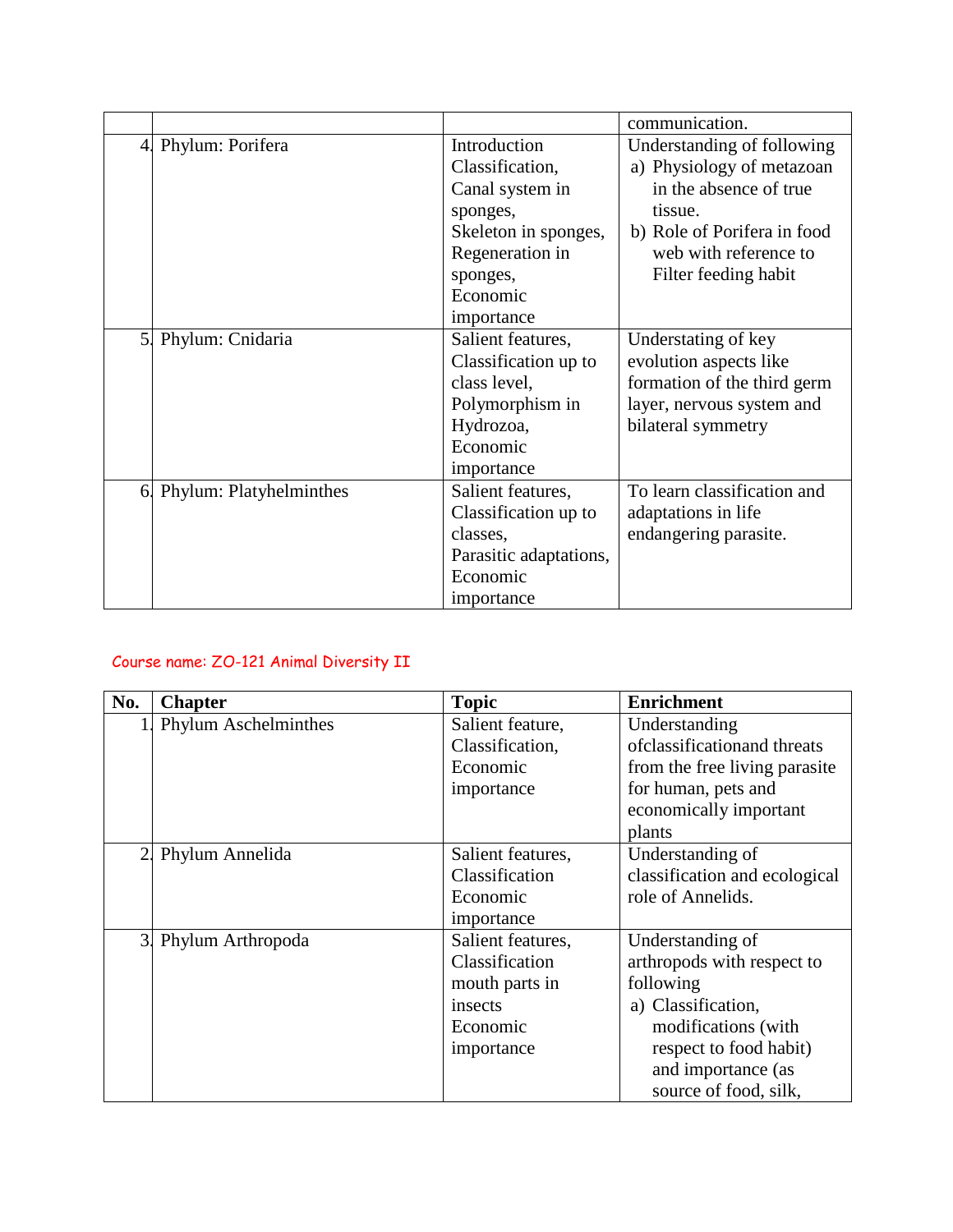|                            |                                                                                | honey and wax) of<br>arthropods<br>b) Role in drug discovery,<br>pollination and<br>biological pest control.                                                                                                                  |
|----------------------------|--------------------------------------------------------------------------------|-------------------------------------------------------------------------------------------------------------------------------------------------------------------------------------------------------------------------------|
|                            |                                                                                | c) Ecological indicators                                                                                                                                                                                                      |
| 4. Phylum Mollusca         | Salient features,<br>Classification,<br>Economic<br>importance of<br>Mollusca. | Understanding of molluscs<br>with respect to following<br>a) Classification and<br>importance as source of<br>food, calcium carbonate<br>and drug.<br>b) Role as ecological<br>indicator.<br>c) Ornamental value of<br>shell. |
| 5.<br>Phylum Echinodermata | Salient features,<br>Classification                                            | Understanding of<br>echinoderms with respect to<br>following<br>a) Origin of deuterostome.<br>b) Classification and role as<br>ecological indicator.<br>c) Value for ornamental<br>fishery.                                   |

# Course name: ZO-112 Animal Ecology

| No. | <b>Chapter</b>          | <b>Topic</b>                                                                           | <b>Enrichment</b>                                                                                                                                                                                                              |
|-----|-------------------------|----------------------------------------------------------------------------------------|--------------------------------------------------------------------------------------------------------------------------------------------------------------------------------------------------------------------------------|
|     | Introduction to Ecology | Basic concepts                                                                         | Understanding of prosperity<br>and present degradation of<br>environment                                                                                                                                                       |
| 2.  | Ecosystem               | Types,<br>Structure and<br>Composition,<br>Food chain,<br>Concept of<br>Eutrophication | Understanding of ecosystem<br>with respect to following<br>a) How human is part of<br>ecosystem.<br>b) Need of maintaining of<br>ecological balance.<br>c) Sustainable utilization<br>and conservation of<br>natural resources |
|     | 3. Population           | Characteristics,<br>Regulations,<br>Interactions,<br>Methods of<br>population          | a) Learning of importance<br>and techniques of<br>quantitative and<br>qualitative estimation of<br>each species.                                                                                                               |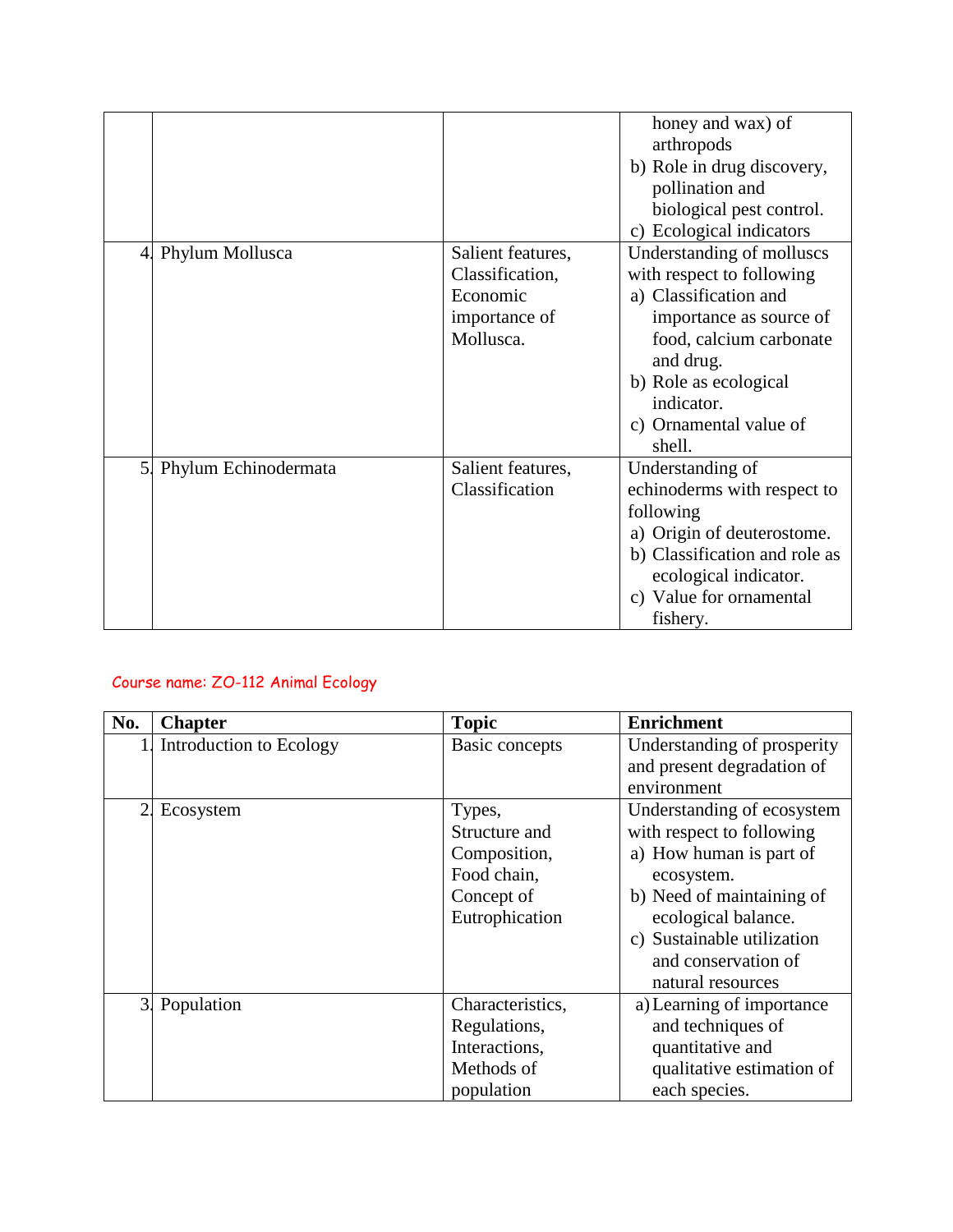|                        | estimation.   | b) Understand population   |
|------------------------|---------------|----------------------------|
|                        |               | trends.                    |
| 4. Animal interactions | Introduction, | Understanding of           |
|                        | Types,        | dependence and association |
|                        | Antagonistic  | between species            |
|                        | associations  |                            |

### Course name: ZO-122 Cell Biology

| No.            | <b>Chapter</b>                                        | <b>Topic</b>                                                           | <b>Enrichment</b>                                                                                                                                                                                                                                                                         |
|----------------|-------------------------------------------------------|------------------------------------------------------------------------|-------------------------------------------------------------------------------------------------------------------------------------------------------------------------------------------------------------------------------------------------------------------------------------------|
| 1              | Introduction                                          | Importance of Cell                                                     | Industrial applications of                                                                                                                                                                                                                                                                |
|                |                                                       | <b>Biology</b>                                                         | Cell Biology                                                                                                                                                                                                                                                                              |
| $\overline{2}$ | Overview of Cells                                     | Prokaryotic and                                                        | Structural and functional                                                                                                                                                                                                                                                                 |
|                |                                                       | Eukaryotic cells                                                       | organization of cell with an                                                                                                                                                                                                                                                              |
|                |                                                       |                                                                        | emphasis on nucleus,                                                                                                                                                                                                                                                                      |
|                |                                                       |                                                                        | plasma membrane and                                                                                                                                                                                                                                                                       |
|                |                                                       |                                                                        | cytoskeleton.                                                                                                                                                                                                                                                                             |
| 3.             | Techniques in Cell Biology                            | Microscopy, Stains                                                     | Learn techniques to                                                                                                                                                                                                                                                                       |
|                |                                                       | and dyes,                                                              | understand dynamism of                                                                                                                                                                                                                                                                    |
|                |                                                       | Micrometry.                                                            | each part of animal                                                                                                                                                                                                                                                                       |
|                | 4. Plasma Membrane                                    | Structure, Transport                                                   | a) Dynamism of cell                                                                                                                                                                                                                                                                       |
|                |                                                       | across membranes,                                                      | membrane.                                                                                                                                                                                                                                                                                 |
|                |                                                       | Functions of cell                                                      | b) Acquire insight of                                                                                                                                                                                                                                                                     |
|                |                                                       | membrane, Cell                                                         | transport mechanisms for                                                                                                                                                                                                                                                                  |
|                |                                                       | <b>Junctions</b>                                                       | the maintenance and                                                                                                                                                                                                                                                                       |
|                |                                                       |                                                                        | composition of cell                                                                                                                                                                                                                                                                       |
| 5.             | <b>Nucleus</b>                                        | Structure and                                                          | a) Understand                                                                                                                                                                                                                                                                             |
|                |                                                       | function,                                                              | ultrastructure of nucleus                                                                                                                                                                                                                                                                 |
|                |                                                       | Chromatin                                                              | b) Involvement of nucleus                                                                                                                                                                                                                                                                 |
|                |                                                       |                                                                        |                                                                                                                                                                                                                                                                                           |
|                |                                                       |                                                                        |                                                                                                                                                                                                                                                                                           |
|                |                                                       |                                                                        |                                                                                                                                                                                                                                                                                           |
|                |                                                       |                                                                        |                                                                                                                                                                                                                                                                                           |
|                |                                                       |                                                                        |                                                                                                                                                                                                                                                                                           |
|                |                                                       |                                                                        |                                                                                                                                                                                                                                                                                           |
|                |                                                       |                                                                        |                                                                                                                                                                                                                                                                                           |
|                |                                                       |                                                                        |                                                                                                                                                                                                                                                                                           |
|                |                                                       |                                                                        |                                                                                                                                                                                                                                                                                           |
|                |                                                       |                                                                        |                                                                                                                                                                                                                                                                                           |
|                |                                                       |                                                                        |                                                                                                                                                                                                                                                                                           |
|                |                                                       |                                                                        |                                                                                                                                                                                                                                                                                           |
| $\overline{7}$ | 6 Endomembrane System<br>Mitochondria and Peroxisomes | Structure, location<br>and Functions<br>Ultrastructure and<br>function | in heredity and variation<br>a) Understand the<br>compartmentalization<br>and higher degree of cell<br>specialization<br>b) Understand the<br>interlinking of<br>endomembrane system<br>for functioning of cell.<br>a) Understand<br>ultrastructure of<br>mitochondria and<br>peroxisomes |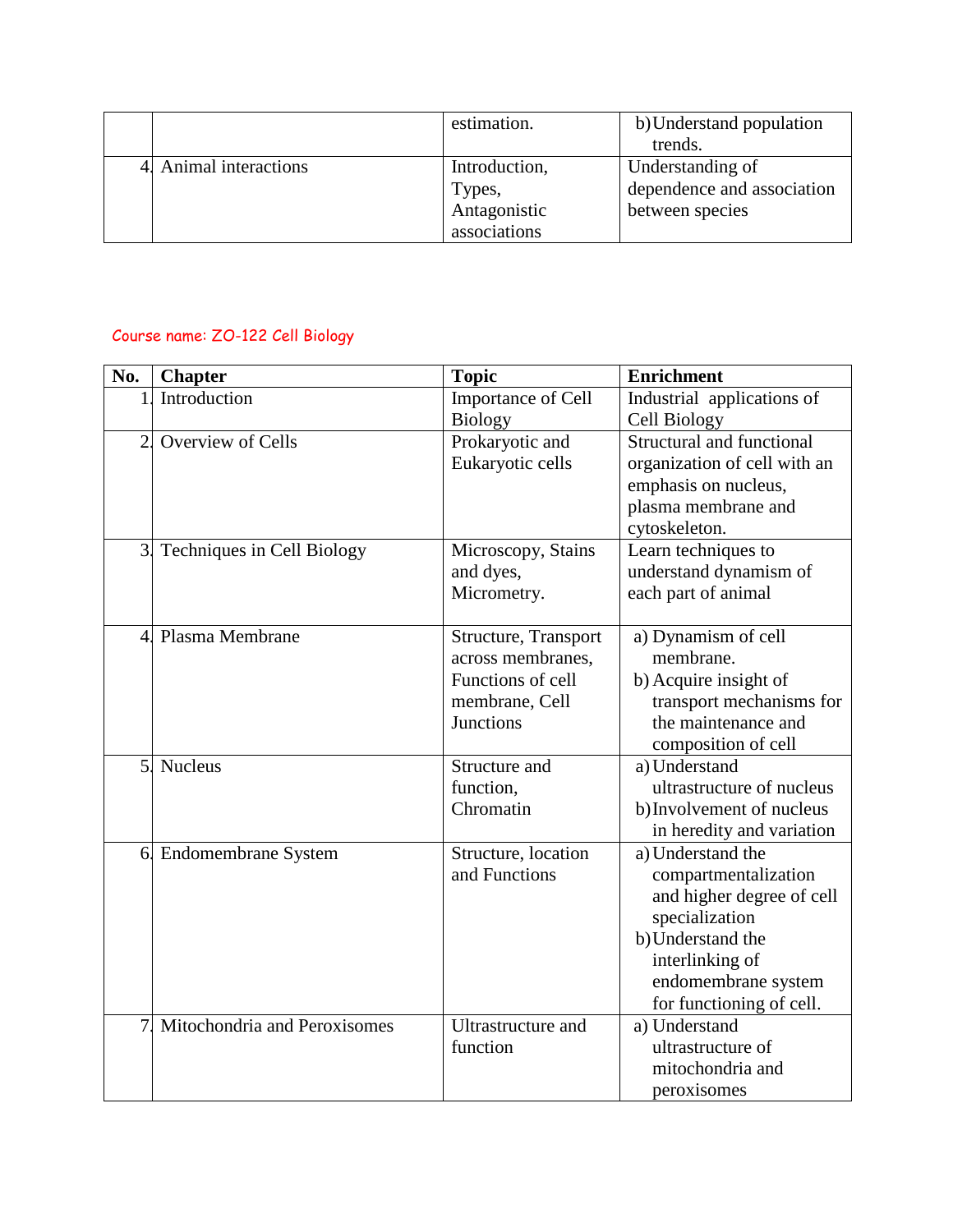|                  |                      | b) Role of mitochondria |
|------------------|----------------------|-------------------------|
|                  |                      | and peroxisomes in      |
|                  |                      | metabolism              |
| 8. Cell Division | Cell cycle, Mitosis, | Understand mechanism of |
|                  | Meiosis.             | Reproduction of cell    |

# Class: S.Y.B.Sc Subject: Zoology

# Course name: ZY-231: Animal Systematics and Diversity -III

|                |                                  | Origin & Ancestry of            | To understand                    |
|----------------|----------------------------------|---------------------------------|----------------------------------|
|                |                                  | Chordates, Comparative          | theevolutionary tree chordate    |
|                |                                  | account of fundamental          | and The students will be able    |
|                |                                  | characters of Chordates         | to understand, classify and      |
|                |                                  | with Non Chordates,             | identify the diversity of higher |
|                |                                  | Salient features of             | vertebrates.                     |
|                |                                  | Phylum Chordata,                |                                  |
|                |                                  | <b>Classification of Phylum</b> |                                  |
|                |                                  | Chordata up to classes -        |                                  |
|                |                                  | Pisces, Amphibia, Reptilia,     |                                  |
| $\mathbf{1}$   | Introduction to Phylum Chordata  | Aves, Mammalia.                 |                                  |
|                |                                  | Salient features of             |                                  |
|                |                                  | Protochordata, Salient          | The students will able to        |
|                | Introduction to Group-           | features of subphylums          | understand the complexity of     |
| $\overline{2}$ | Protochordata.                   | with two example                | Group Protochordata              |
|                |                                  | Salient features of             |                                  |
|                |                                  | Vertebrata, Introduction        |                                  |
|                |                                  | and General characters of       | The students will able to        |
|                | Introduction to subphylum -      | sections with two               | understand the complexity of     |
| 3              | Vertebrata                       | examples - Names only           | Group Vertebrata                 |
|                |                                  | Salient features of Class -     |                                  |
|                |                                  | Pisces, Introduction and        | The students will able to        |
|                |                                  | Salient features of             | understand the diversity of      |
|                |                                  | sections with two               | fishes and understand the        |
| 4              | Introduction to Class - Pisces   | examples - Names only           | different parts of the fishes    |
|                |                                  | Salient features and            | The students will able to        |
|                |                                  | Parental care in Class -        | understand the complexity of     |
| 5              | Introduction to Class - Amphibia | Amphibia                        | class Amphibia                   |
| 6              | Study of Scoliodon               | Systematic position,            |                                  |
|                |                                  | Habit and habitat,              |                                  |
|                |                                  | External characters,            |                                  |
|                |                                  | Digestive system, food,         | Understanding of vertebrate      |
|                |                                  | feeding and physiology          | animal life and its              |
|                |                                  | of digestion,                   | classification                   |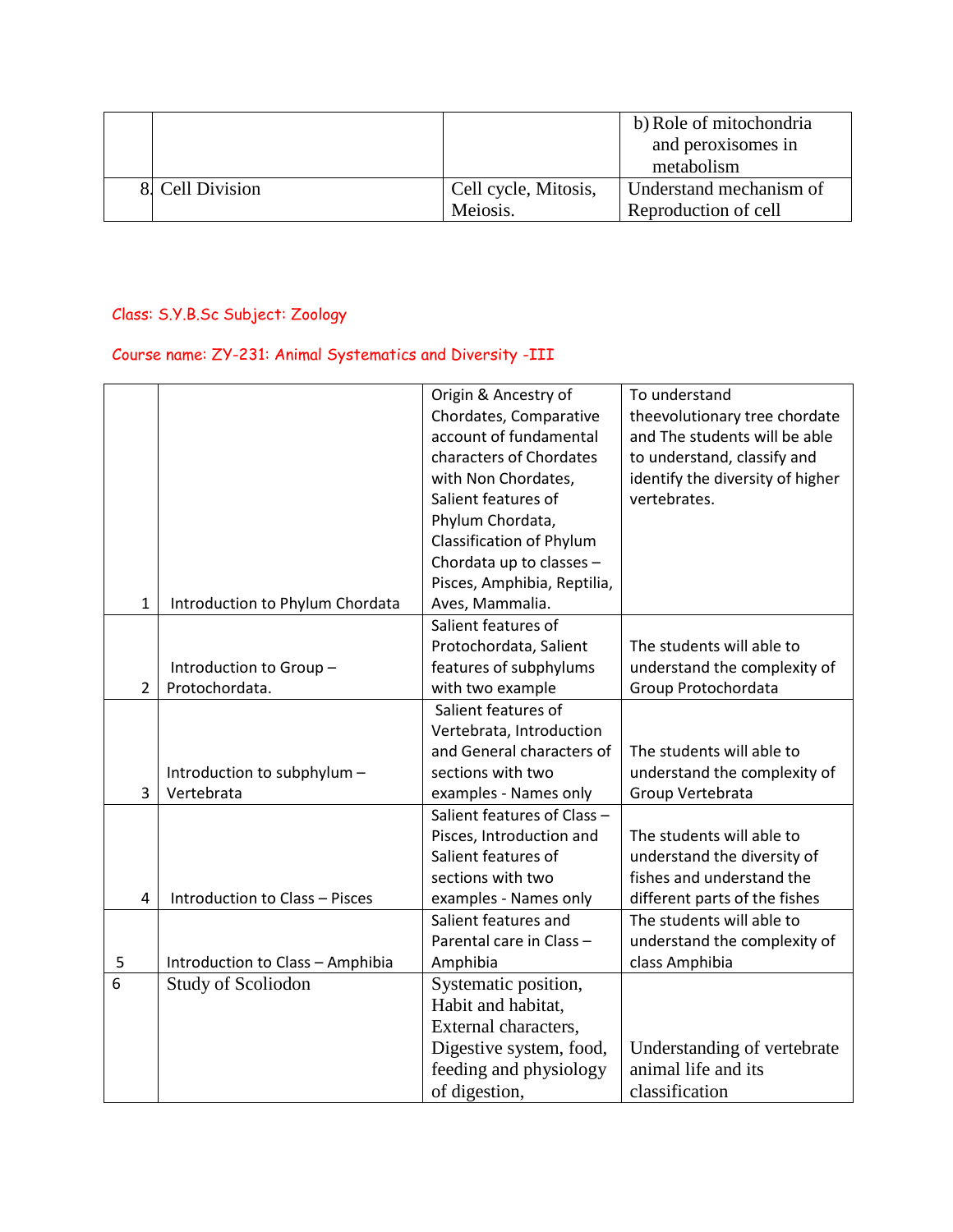| Respiratory system,     |
|-------------------------|
| Blood vascular system,  |
| Nervous system and      |
| sense organs, Male      |
| urinogenital system and |
| female reproductive     |
| system                  |

### Course name: ZY-232: Applied Zoology – I

| No.            | <b>Chapter</b>                        | <b>Topic</b>          | <b>Enrichment</b> |                       |
|----------------|---------------------------------------|-----------------------|-------------------|-----------------------|
| $\mathbf{1}$   | Sericulture:                          | An introduction to    | a)                | Understand scope      |
|                |                                       | sericulture, Study of |                   | and importance of     |
|                |                                       | different types of    |                   | sericulture in        |
|                |                                       | silk moths, their     |                   | livelihood            |
|                |                                       | distribution and      |                   | development.          |
|                |                                       | varieties of silk     |                   | b) Understanding of   |
|                |                                       | produced, External    |                   | key aspects of silk   |
|                |                                       | morphology and life   |                   | worm life cycle       |
|                |                                       | cycle of Bombyx       | $\mathbf{c}$ )    | Selection of          |
|                |                                       | mori, Cultivation of  |                   | appropriate methods   |
|                |                                       | mulberry,             |                   | for sericulture       |
|                |                                       | Harvesting of         |                   |                       |
|                |                                       | mulberry, Silk worm   |                   |                       |
|                |                                       | rearing, Post harvest |                   |                       |
|                |                                       | processing of         |                   |                       |
|                |                                       | cocoons               |                   |                       |
| 2 <sub>1</sub> | Agricultural Pests and their control: | An introduction to    |                   | Understand methods to |
|                |                                       | Pest, types of pests  |                   | reduce fisheries loss |
|                |                                       | Major insect pests of |                   |                       |
|                |                                       | agricultural          |                   |                       |
|                |                                       | importance,           |                   |                       |
|                |                                       | Non insect pest       |                   |                       |
|                |                                       | Pest control          |                   |                       |
|                |                                       | practices,            |                   |                       |
|                |                                       | Plant protection      |                   |                       |
|                |                                       | appliances,           |                   |                       |
|                |                                       | Hazards of            |                   |                       |
|                |                                       | pesticides on human   |                   |                       |
|                |                                       | and antidotes.        |                   |                       |

Class: S.Y.B.Sc Subject: Zoology

Course name: ZY-241: Animal Systematics and Diversity – IV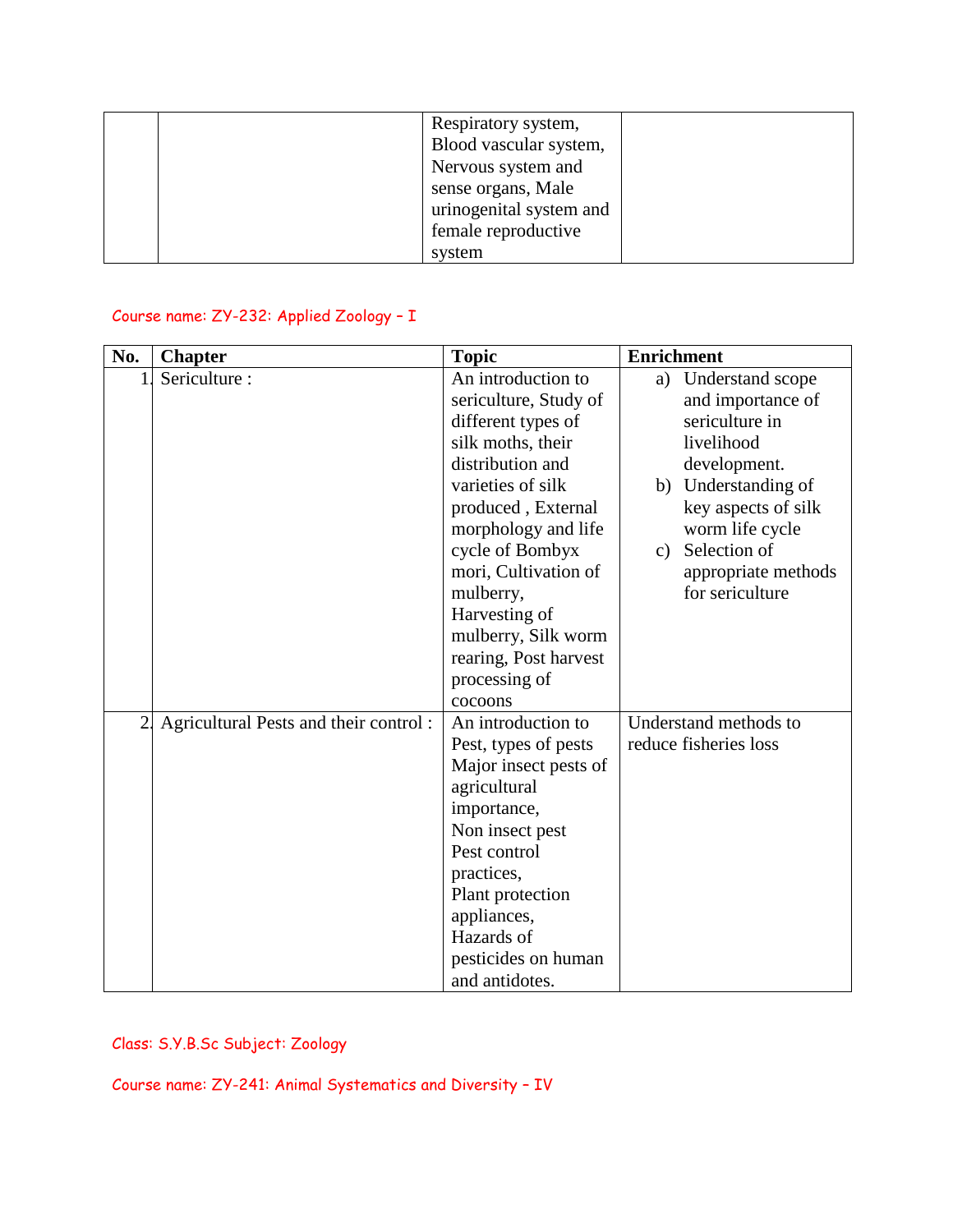| No.                 | <b>Chapter</b>                                                  | <b>Topic</b>                                                                                                                                                                                                                                                                                                                                                                         | <b>Enrichment</b>                                                                                                                                                                                                                   |
|---------------------|-----------------------------------------------------------------|--------------------------------------------------------------------------------------------------------------------------------------------------------------------------------------------------------------------------------------------------------------------------------------------------------------------------------------------------------------------------------------|-------------------------------------------------------------------------------------------------------------------------------------------------------------------------------------------------------------------------------------|
| 1<br>$\overline{2}$ | Introduction to class -Reptilia<br>Introduction to class - Aves | Salient features of class<br>Reptilia with one example<br>(name only) – <i>Chelone</i> ,<br>Calotes.<br>Venomous and Non-<br>venomous snakes - Cobra,<br>Russell's viper, Rat snake,<br>Grass snake.<br>Snake venom, symptoms,<br>effect and cure of snake<br>bite, first aid treatment of<br>snakebite.<br>Desert adaptations in<br>reptiles in brief.<br>Salient features of class | a) The students will able to<br>understand the complexity<br>of class Reptilia<br>b) The students will be aware<br>of different types of snakes<br>and their characters and<br>first aid treatments<br>The students will be able to |
|                     |                                                                 | Aves with two examples<br>$(names only) - Sparrow,$<br>Parrot.<br>Flight adaptations in birds.<br>Types of Beaks and feet in<br>birds.<br>Migration in birds -<br>Altitudinal, Latitudinal.                                                                                                                                                                                          | understand the varieties of<br>birds and their peculiarities                                                                                                                                                                        |
| $\overline{3}$ .    | Introduction to class -<br>Mammalia                             | Salient features of class<br>Mammalia with two<br>examples (names only) $-$<br>Rat, Rabbit.<br>Egg laying mammals.<br>Aquatic adaptations in<br>mammals.<br>Flying adaptations in<br>mammals.<br>Cursorial and fossorial<br>adaptation in mammals                                                                                                                                    | The students will be able to<br>understand the diversities and<br>various adaptations of<br>mammals                                                                                                                                 |
| 4.                  | Study of Rat                                                    | Systematic position, habit<br>and habitat.<br>External characters.<br>Digestive system, food and<br>feeding.<br>Respiratory system.<br>Blood vascular system -<br>Structure of Heart.<br>Nervous system - Central<br>Nervous system only.<br>Sense organs - Structure<br>and functions of Eye & Ear.<br>Reproductive system.                                                         | The students will be able to<br>understand different systems<br>of mammals with the study of<br>rat model                                                                                                                           |